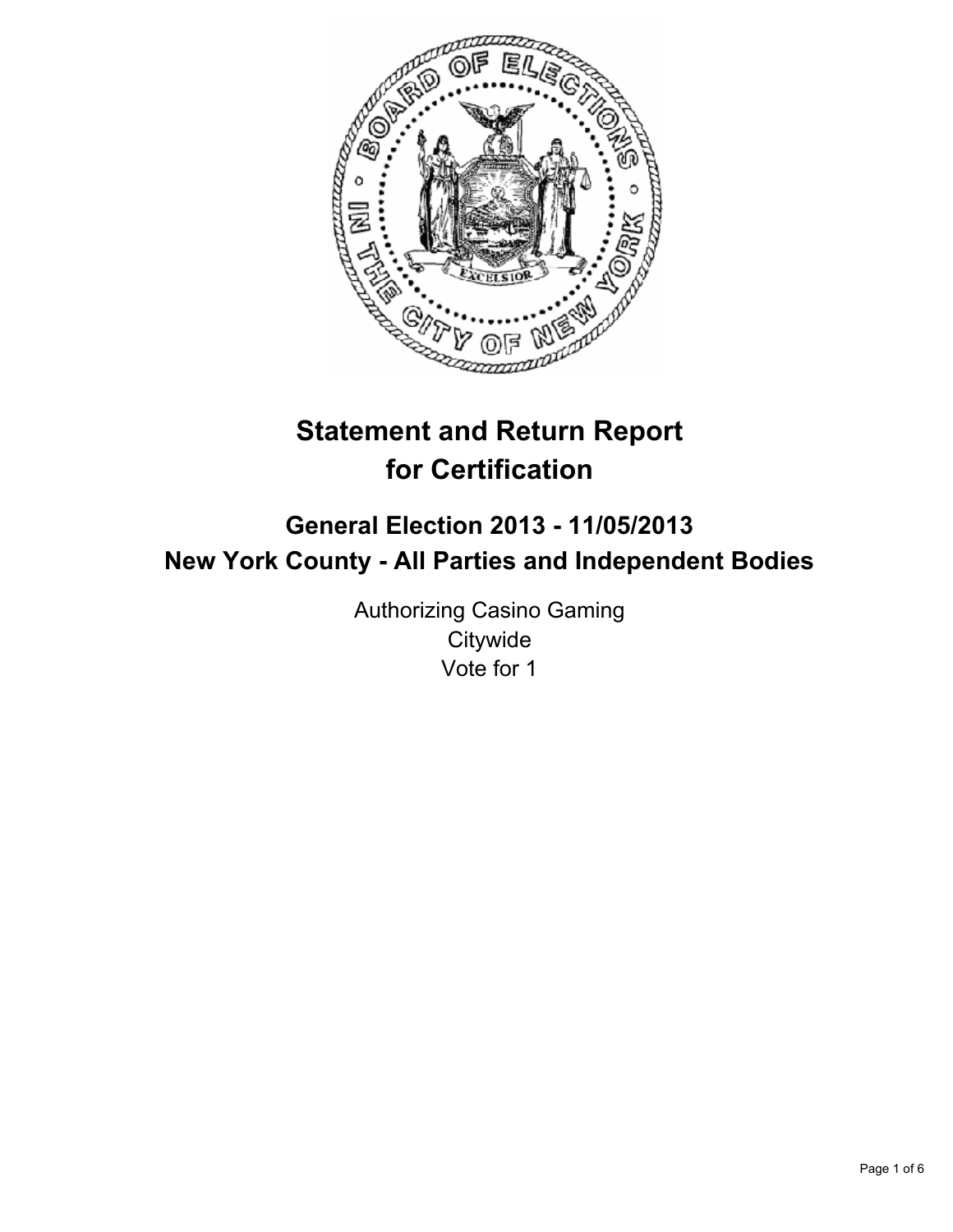

| <b>PUBLIC COUNTER</b>                                    | 16,552 |
|----------------------------------------------------------|--------|
| <b>EMERGENCY</b>                                         | 0      |
| ABSENTEE/MILITARY                                        | 329    |
| <b>FEDERAL</b>                                           | 0      |
| <b>SPECIAL PRESIDENTIAL</b>                              | 0      |
| <b>AFFIDAVIT</b>                                         | 190    |
| <b>Total Ballots</b>                                     | 17,071 |
| Less - Inapplicable Federal/Special Presidential Ballots | 0      |
| <b>Total Applicable Ballots</b>                          | 17,071 |
| <b>YES</b>                                               | 5,962  |
| <b>NO</b>                                                | 5,273  |
| <b>Total Votes</b>                                       | 11,235 |
| Unrecorded                                               | 5,836  |

# **Assembly District 66**

| <b>PUBLIC COUNTER</b>                                    | 22,232 |
|----------------------------------------------------------|--------|
| <b>EMERGENCY</b>                                         | 1      |
| ABSENTEE/MILITARY                                        | 737    |
| <b>FEDERAL</b>                                           | 0      |
| <b>SPECIAL PRESIDENTIAL</b>                              | 0      |
| <b>AFFIDAVIT</b>                                         | 236    |
| <b>Total Ballots</b>                                     | 23,206 |
| Less - Inapplicable Federal/Special Presidential Ballots | 0      |
| <b>Total Applicable Ballots</b>                          | 23,206 |
| <b>YES</b>                                               | 8,219  |
| <b>NO</b>                                                | 11,736 |
| <b>Total Votes</b>                                       | 19,955 |
| Unrecorded                                               | 3,251  |

| PUBLIC COUNTER                                           | 27,496 |
|----------------------------------------------------------|--------|
| <b>EMERGENCY</b>                                         | 0      |
| ABSENTEE/MILITARY                                        | 917    |
| <b>FEDERAL</b>                                           | 0      |
| SPECIAL PRESIDENTIAL                                     | 0      |
| AFFIDAVIT                                                | 277    |
| <b>Total Ballots</b>                                     | 28,690 |
| Less - Inapplicable Federal/Special Presidential Ballots | 0      |
| <b>Total Applicable Ballots</b>                          | 28,690 |
| <b>YES</b>                                               | 10,858 |
| <b>NO</b>                                                | 13,756 |
| <b>Total Votes</b>                                       | 24,614 |
| Unrecorded                                               | 4,076  |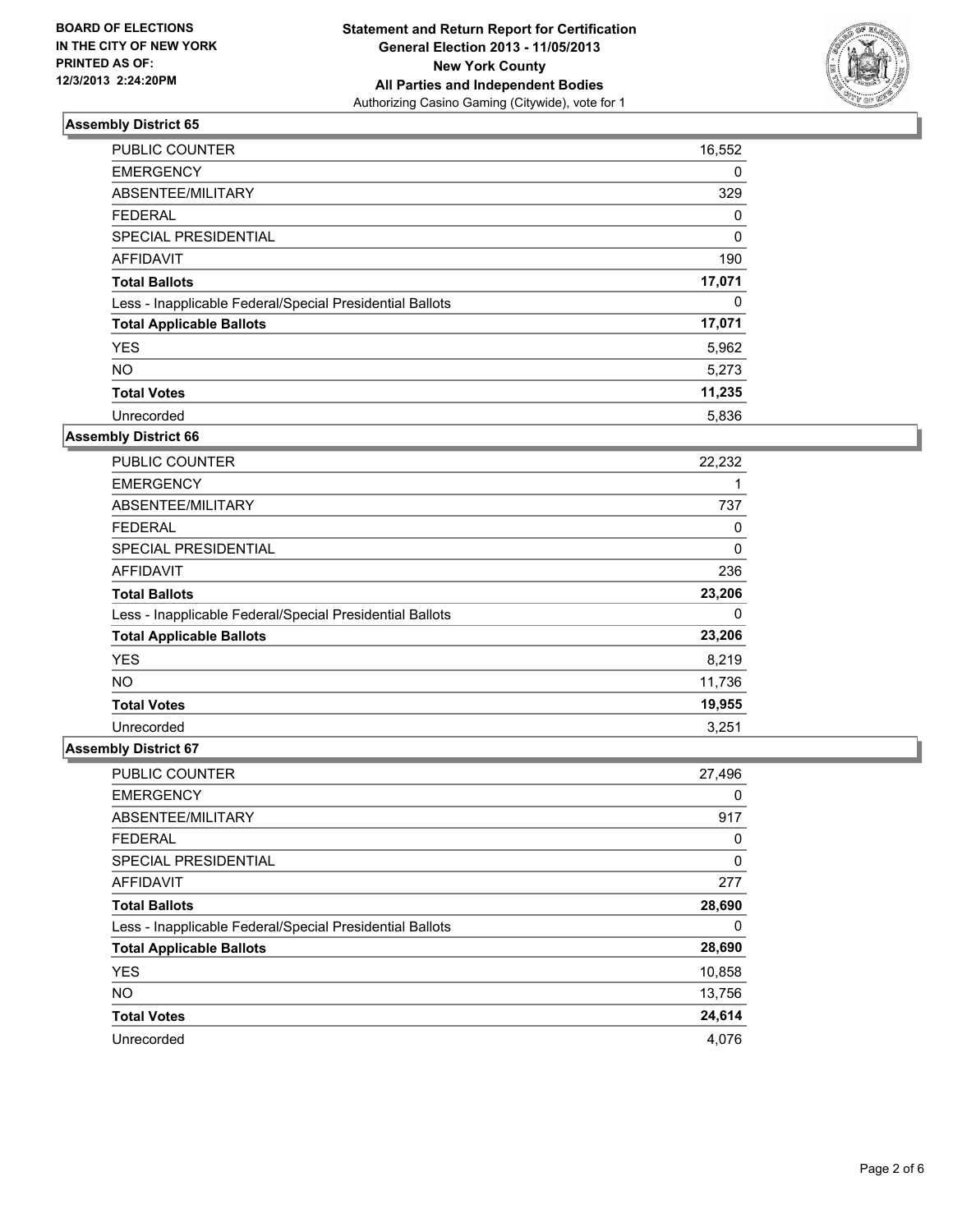

| <b>PUBLIC COUNTER</b>                                    | 17,450 |
|----------------------------------------------------------|--------|
| <b>EMERGENCY</b>                                         | 0      |
| ABSENTEE/MILITARY                                        | 400    |
| <b>FEDERAL</b>                                           | 0      |
| <b>SPECIAL PRESIDENTIAL</b>                              | 0      |
| <b>AFFIDAVIT</b>                                         | 268    |
| <b>Total Ballots</b>                                     | 18,118 |
| Less - Inapplicable Federal/Special Presidential Ballots | 0      |
| <b>Total Applicable Ballots</b>                          | 18,118 |
| <b>YES</b>                                               | 7,205  |
| <b>NO</b>                                                | 4,030  |
| <b>Total Votes</b>                                       | 11,235 |
| Unrecorded                                               | 6,883  |

# **Assembly District 69**

| <b>PUBLIC COUNTER</b>                                    | 28,005 |
|----------------------------------------------------------|--------|
| <b>EMERGENCY</b>                                         | 58     |
| ABSENTEE/MILITARY                                        | 910    |
| FEDERAL                                                  | 0      |
| <b>SPECIAL PRESIDENTIAL</b>                              | 0      |
| <b>AFFIDAVIT</b>                                         | 323    |
| <b>Total Ballots</b>                                     | 29,296 |
| Less - Inapplicable Federal/Special Presidential Ballots | 0      |
| <b>Total Applicable Ballots</b>                          | 29,296 |
| <b>YES</b>                                               | 9,543  |
| <b>NO</b>                                                | 13,945 |
| <b>Total Votes</b>                                       | 23,488 |
| Unrecorded                                               | 5,808  |

| PUBLIC COUNTER                                           | 21,374 |
|----------------------------------------------------------|--------|
| <b>EMERGENCY</b>                                         | 6      |
| ABSENTEE/MILITARY                                        | 621    |
| <b>FEDERAL</b>                                           | 0      |
| SPECIAL PRESIDENTIAL                                     | 0      |
| AFFIDAVIT                                                | 329    |
| <b>Total Ballots</b>                                     | 22,330 |
| Less - Inapplicable Federal/Special Presidential Ballots | 0      |
| <b>Total Applicable Ballots</b>                          | 22,330 |
| <b>YES</b>                                               | 10,264 |
| <b>NO</b>                                                | 5,739  |
| <b>Total Votes</b>                                       | 16,003 |
| Unrecorded                                               | 6,327  |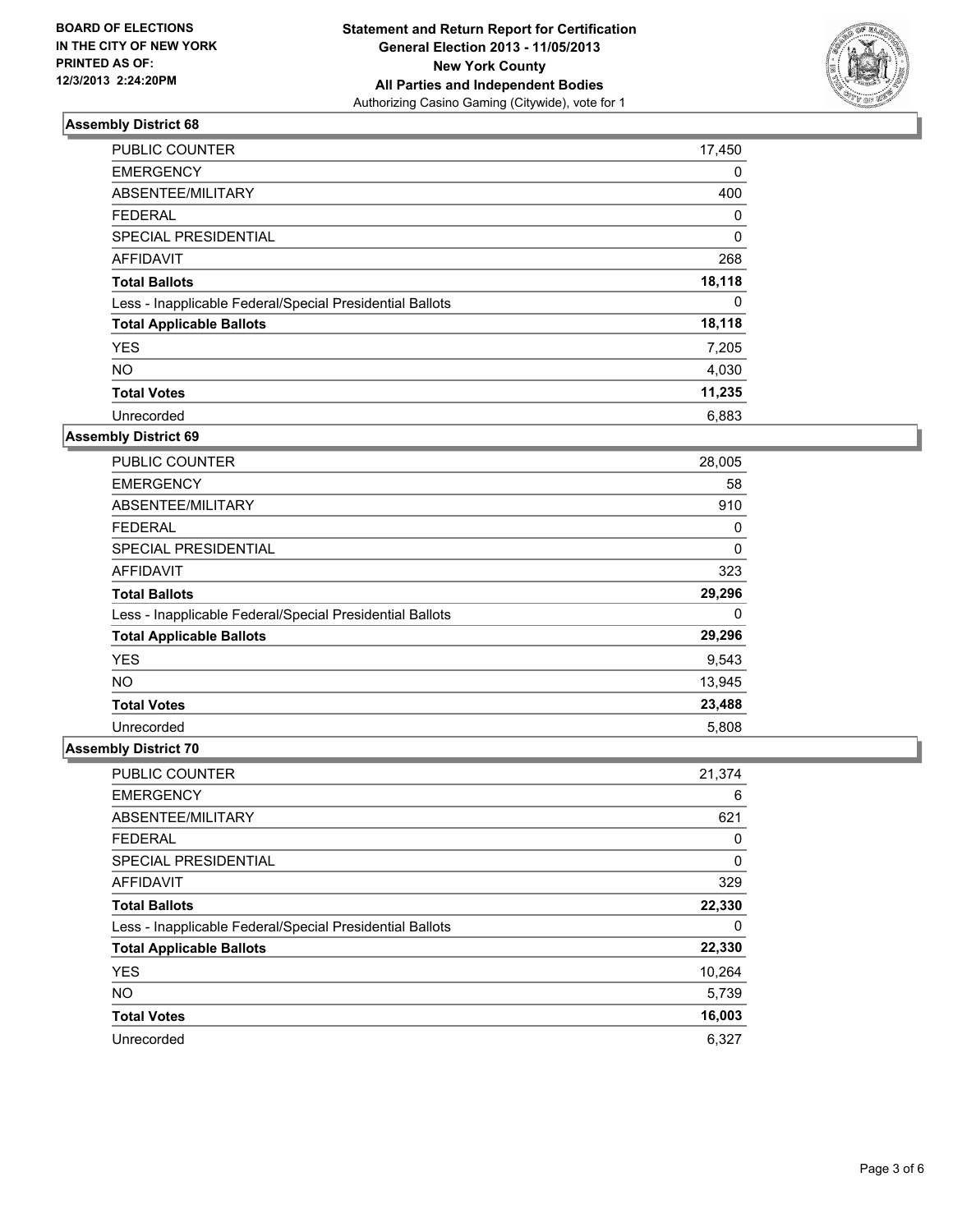

| <b>PUBLIC COUNTER</b>                                    | 20,420 |
|----------------------------------------------------------|--------|
| <b>EMERGENCY</b>                                         | 0      |
| ABSENTEE/MILITARY                                        | 494    |
| <b>FEDERAL</b>                                           | 0      |
| SPECIAL PRESIDENTIAL                                     | 0      |
| <b>AFFIDAVIT</b>                                         | 275    |
| <b>Total Ballots</b>                                     | 21,189 |
| Less - Inapplicable Federal/Special Presidential Ballots | 0      |
| <b>Total Applicable Ballots</b>                          | 21,189 |
| <b>YES</b>                                               | 8,737  |
| <b>NO</b>                                                | 6,151  |
| <b>Total Votes</b>                                       | 14,888 |
| Unrecorded                                               | 6,301  |

# **Assembly District 72**

| <b>PUBLIC COUNTER</b>                                    | 16,145 |
|----------------------------------------------------------|--------|
| <b>EMERGENCY</b>                                         | 0      |
| ABSENTEE/MILITARY                                        | 228    |
| <b>FEDERAL</b>                                           | 0      |
| <b>SPECIAL PRESIDENTIAL</b>                              | 0      |
| AFFIDAVIT                                                | 251    |
| <b>Total Ballots</b>                                     | 16,624 |
| Less - Inapplicable Federal/Special Presidential Ballots | 0      |
| <b>Total Applicable Ballots</b>                          | 16,624 |
| <b>YES</b>                                               | 5,683  |
| <b>NO</b>                                                | 3,821  |
| <b>Total Votes</b>                                       | 9,504  |
| Unrecorded                                               | 7,120  |

| PUBLIC COUNTER                                           | 26,162 |
|----------------------------------------------------------|--------|
| <b>EMERGENCY</b>                                         | 0      |
| ABSENTEE/MILITARY                                        | 1,188  |
| <b>FEDERAL</b>                                           | 0      |
| SPECIAL PRESIDENTIAL                                     | 0      |
| <b>AFFIDAVIT</b>                                         | 284    |
| <b>Total Ballots</b>                                     | 27,634 |
| Less - Inapplicable Federal/Special Presidential Ballots | 0      |
| <b>Total Applicable Ballots</b>                          | 27,634 |
| <b>YES</b>                                               | 10,700 |
| <b>NO</b>                                                | 12,299 |
| <b>Total Votes</b>                                       | 22,999 |
| Unrecorded                                               | 4,635  |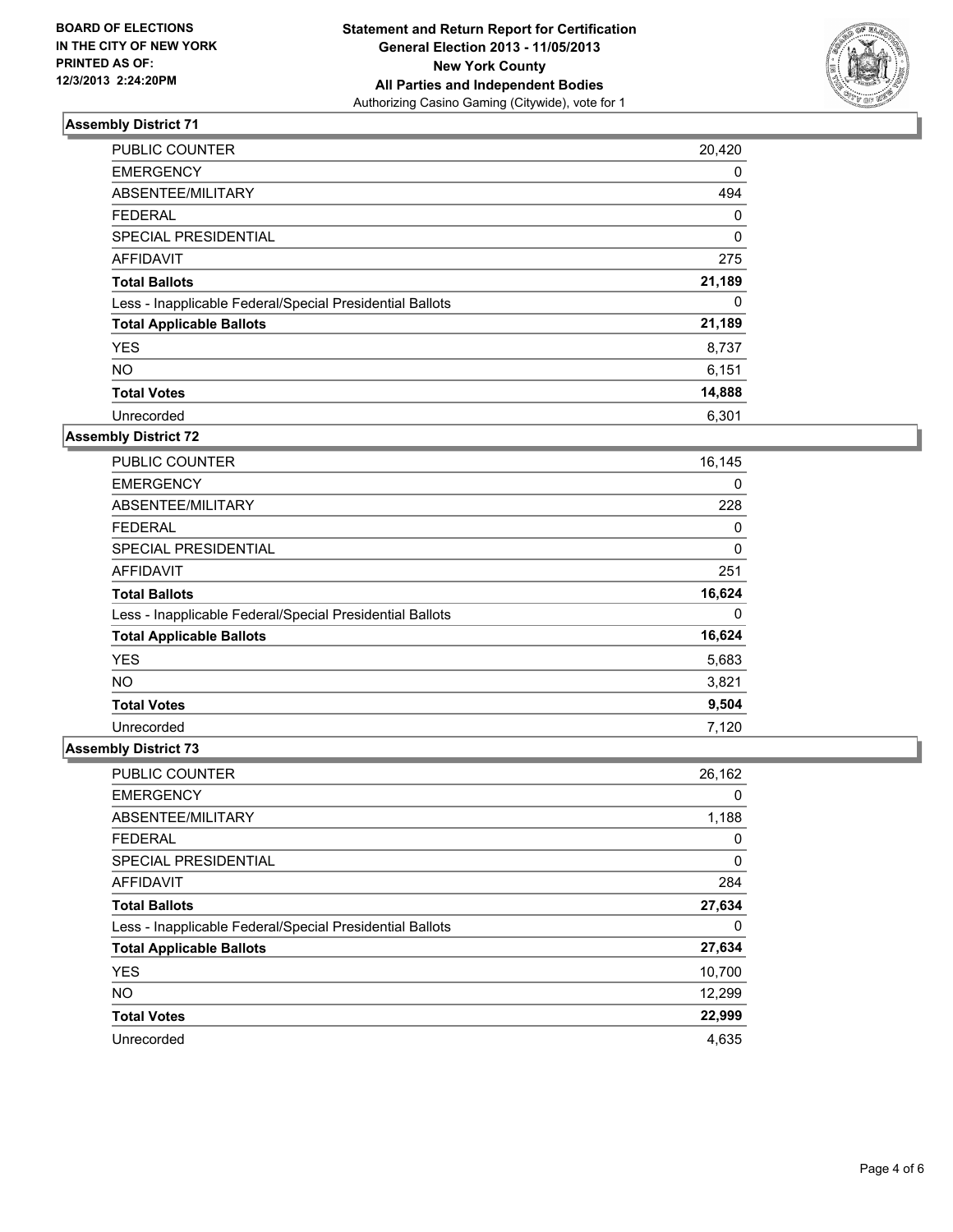

| <b>PUBLIC COUNTER</b>                                    | 21,291 |
|----------------------------------------------------------|--------|
| <b>EMERGENCY</b>                                         | 429    |
| ABSENTEE/MILITARY                                        | 614    |
| <b>FEDERAL</b>                                           | 0      |
| SPECIAL PRESIDENTIAL                                     | 0      |
| <b>AFFIDAVIT</b>                                         | 190    |
| <b>Total Ballots</b>                                     | 22,524 |
| Less - Inapplicable Federal/Special Presidential Ballots | 0      |
| <b>Total Applicable Ballots</b>                          | 22,524 |
| <b>YES</b>                                               | 8,635  |
| <b>NO</b>                                                | 9,133  |
| <b>Total Votes</b>                                       | 17,768 |
| Unrecorded                                               | 4.756  |

# **Assembly District 75**

| <b>PUBLIC COUNTER</b>                                    | 21,536 |
|----------------------------------------------------------|--------|
| <b>EMERGENCY</b>                                         | 0      |
| ABSENTEE/MILITARY                                        | 712    |
| <b>FEDERAL</b>                                           | 0      |
| SPECIAL PRESIDENTIAL                                     | 0      |
| AFFIDAVIT                                                | 248    |
| <b>Total Ballots</b>                                     | 22,496 |
| Less - Inapplicable Federal/Special Presidential Ballots | 0      |
| <b>Total Applicable Ballots</b>                          | 22,496 |
| <b>YES</b>                                               | 8,912  |
| <b>NO</b>                                                | 9,702  |
| <b>Total Votes</b>                                       | 18,614 |
| Unrecorded                                               | 3,882  |

| <b>PUBLIC COUNTER</b>                                    | 25,170 |
|----------------------------------------------------------|--------|
| <b>EMERGENCY</b>                                         |        |
| ABSENTEE/MILITARY                                        | 843    |
| <b>FEDERAL</b>                                           | 0      |
| SPECIAL PRESIDENTIAL                                     | 0      |
| AFFIDAVIT                                                | 282    |
| <b>Total Ballots</b>                                     | 26,296 |
| Less - Inapplicable Federal/Special Presidential Ballots | 0      |
| <b>Total Applicable Ballots</b>                          | 26,296 |
| <b>YES</b>                                               | 11,084 |
| <b>NO</b>                                                | 11,083 |
| <b>Total Votes</b>                                       | 22,167 |
| Unrecorded                                               | 4,129  |